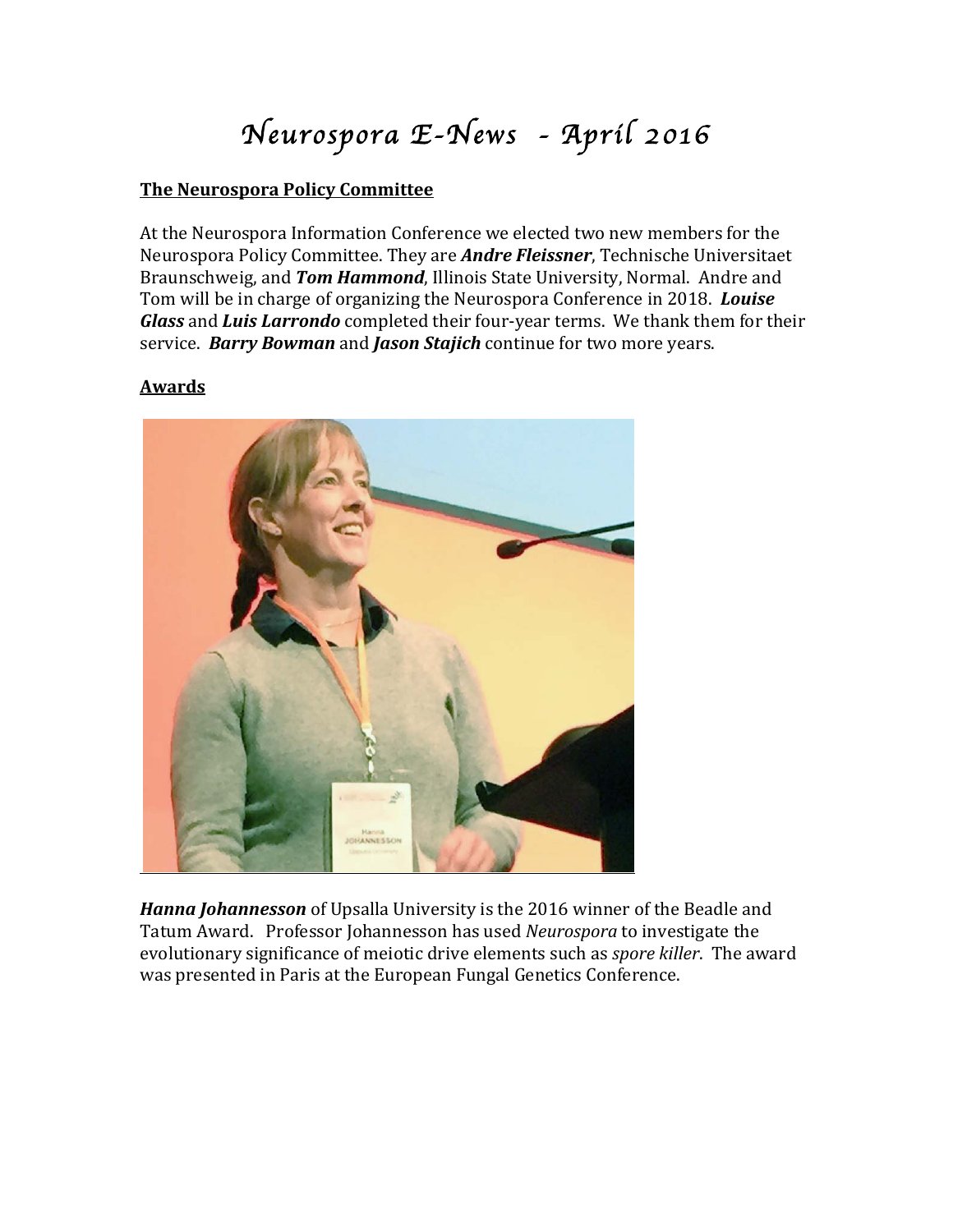

Left to right – Luis Larrondo, Brad Bartholomai and Louise Glass

**Brad Bartholomai,** a graduate student in the Geisel School of Medicine at Dartmouth, was the winner of the Perkins Travel Award. Brad is investigating the role of the *period-1* gene in regulation of circadian rhythms in *Neurospora*.

## **The 2016 Neurospora Information Conference**

On March 10-13, 50 people in the Neurospora community gathered at Asilomar California. The attendance was smaller than in previous years, but the conference was a great success with exciting science and wonderful camaraderie – more on that below. Because the number of participants was significantly below that projected when we signed our contract with Asilomar, we were assessed large "attrition" fees by Asilomar. Our costs exceeded our income by \$7,300. Jay Dunlap and Jennifer Loros generously contributed \$4,000 to the deficit. John Leslie and Kevin McCluskey made up the remaining deficit from funds controlled by the Fungal Genetics Stock Center. We much appreciate the support that Jay, Jennifer, John and Kevin have given us.

From discussions at the meeting it appears that the low attendance was largely attributed to two factors. Our traditional March meeting time now conflicts with the European Fungal Genetics meeting. A summer meeting seemed to conflict with too many other activities. There appeared to be a consensus that October would be a good time. The second factor limiting attendance is cost. Asilomar has become expensive. There was good attendance of lab heads at the conference but significantly fewer students and postdocs. There was general agreement that we